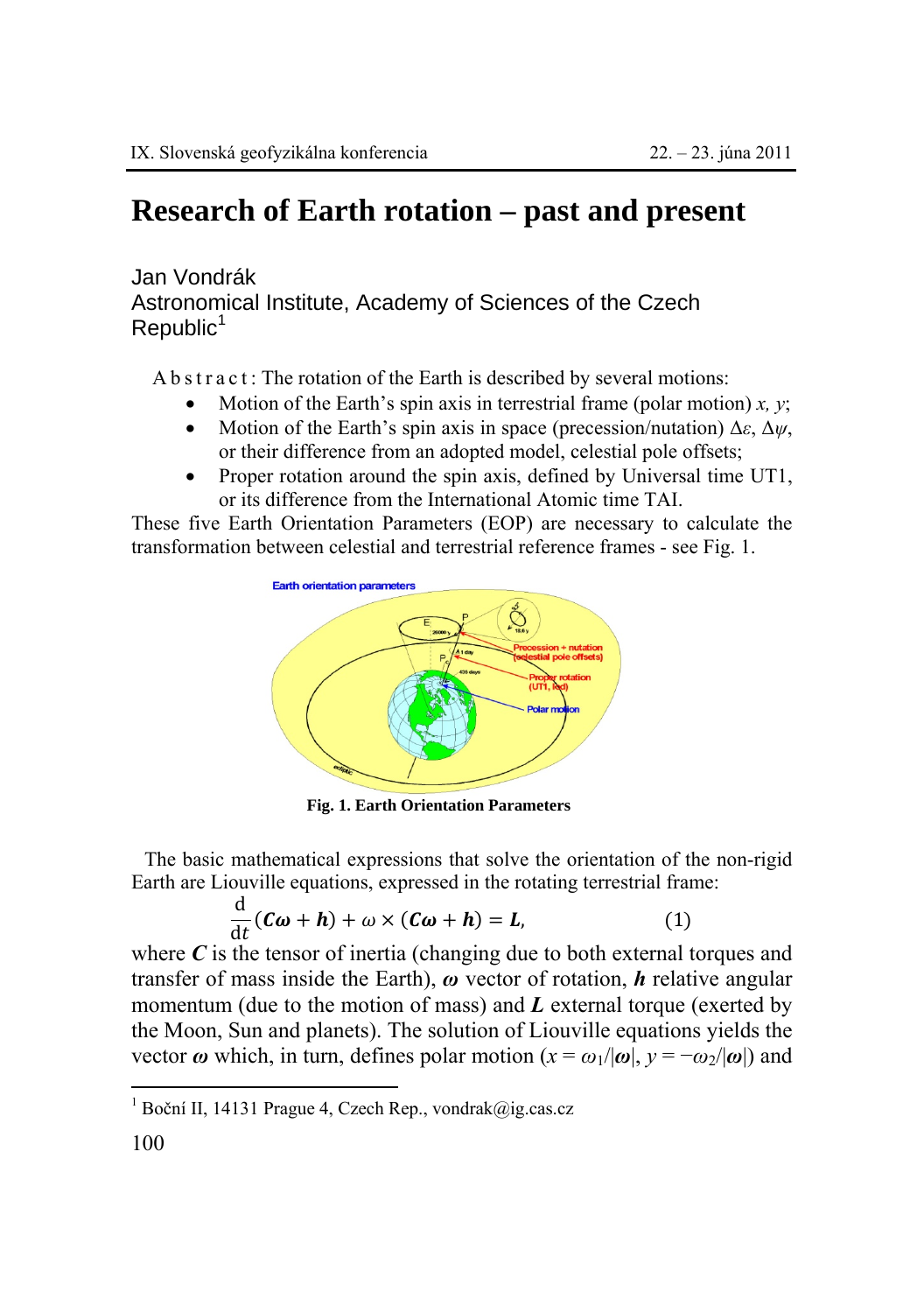relative change of the speed of rotation ( $\omega_3/\omega$ ). The motion of spin axis in space (angles  $\theta$ ,  $\psi$ ) and the angle of proper rotation  $\varphi$  around the axis in space are then given as the solution of Euler kinematical equations

$$
\psi \sin \theta = -\omega_1 \sin \varphi - \omega_2 \cos \varphi \n\dot{\theta} = -\omega_1 \cos \varphi + \omega_2 \sin \varphi \n\dot{\varphi} = \omega_3 - \dot{\psi} \cos \theta.
$$
\n(2)

The detailed inspection of Eqs. (1), (2) reveals that the motion of mass inside the Earth and near its surface (they are long-periodic in terrestrial frame) dominantly influence polar motion and speed of rotation, while the external torques (long-periodic in celestial frame) have dominant effect, both in precession-nutation and speed of rotation.

In the past, Earth orientation was monitored by the methods of optical astrometry; when modern observation techniques of space geodesy (SLR, VLBI, GPS) appeared, they replaced all existing services in the newly established International Earth Rotation and Reference Systems Service (IERS, founded in 1987).

The observations gathered by different techniques during more than a century serve as a basis for research, in which all five EOP are studied. The observed values are confronted with the values predicted by theory, and explanations of the differences are looked for.

Here follows a short summary of the results obtained so far:

1. **Polar motion.** There are two main periodic components – free (Chandler) wobble, with period of about 435 days and annual wobble with period of 365 days, both with amplitude of about several meters at the Earth's surface. The first one is almost circular prograde motion whose amplitude and phase are not stable. Theoretically, for the Earth model with visco-elastic mantle, liquid core and oceans, the phase should be constant and amplitude exponentially decreasing in time. Thus there must have been an excitation responsible for these phenomena. In modern times, there are excitation functions available for the atmosphere and oceans. For the past data we can only speculate about the character of the excitation that could cause the observed changes. The prograde annual wobble is slightly elliptic and much more stable; it is ascribed to atmospheric and oceanic forcing. A small part is probably caused by hydrologic